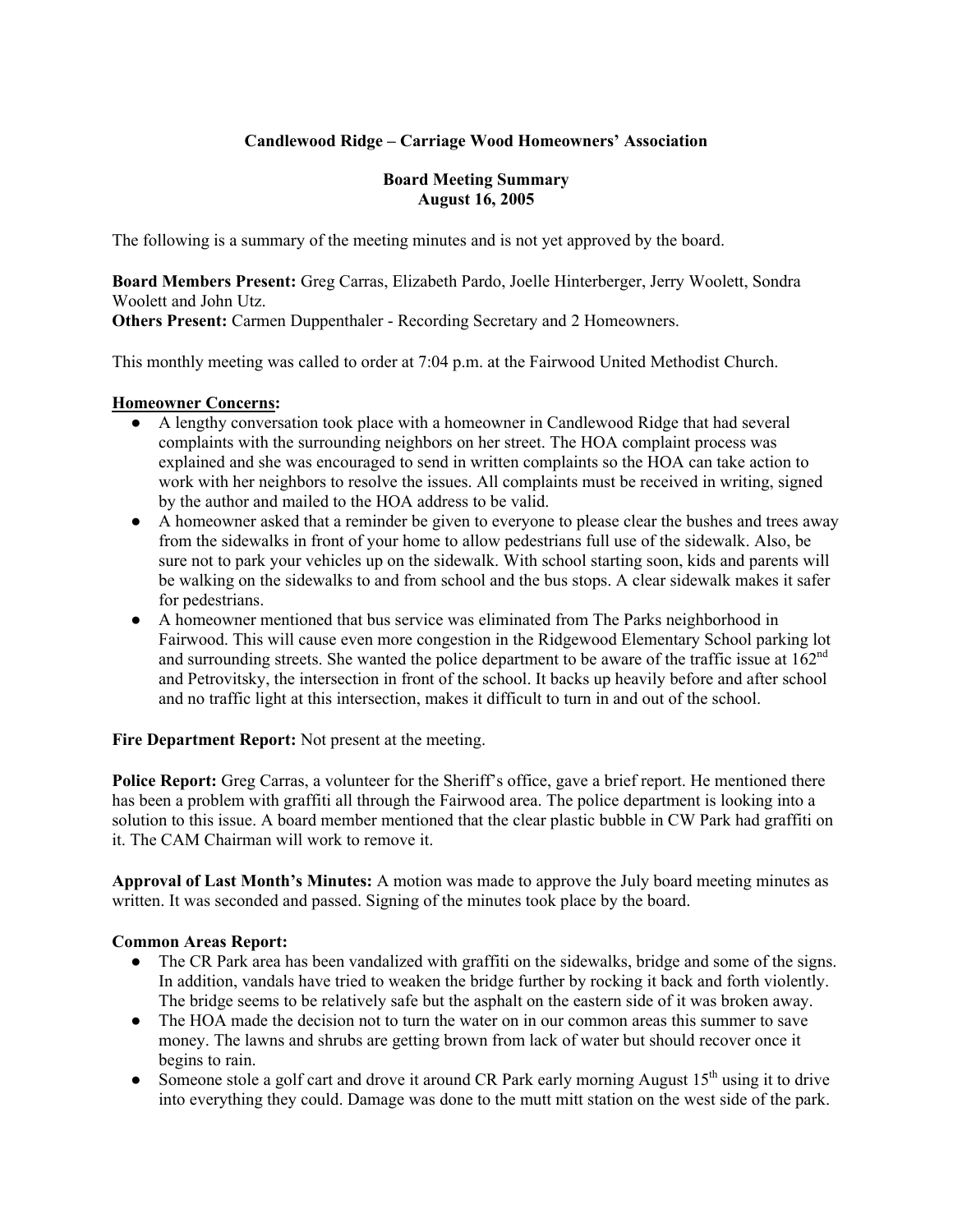● It is time for the HOA to pay for the permit to use the pipeline right-of-way in CR Park. A motion was made to pay the cost of \$677.04 to the City of Seattle for a 1-year lease to use the pipeline right-of-way in CR Park. The board passed the motion with a 4-1 vote.

**Architectural Report:** The ACC Chairman was not present to give a report but the board discussed the ACC approval process and how they are working to provide a quicker response to homeowner applications. A board member that volunteered to assist the ACC Chairman had a large stack of approval letters ready to be mailed out to homeowners.

A discussion took place regarding a homeowner in CR that installed a chain link fence prior to getting approval from the HOA. Per our Covenants, "Fences shall be well constructed of suitable fencing materials, other than chain link fencing which shall not be permitted, and shall be artistic in design and shall not detract from the appearance of the dwelling house…". The HOA will contact the homeowner to work towards a resolution.

**Complaints Negotiations Report:** The Complaint Negotiation Chairperson presented the HOA complaints report to the board. Currently there is 1 new complaint, 10 pending complaints and 3 have been closed. Two additional complaints have entered the legal process due to being non-compliant. A discussion of some of the complaints on the list took place.

All complaints must be received in writing and signed by the author. Your name, address and phone number must be included on the written complaint so that the HOA may notify you that the issue is being addressed. You may then mail your complaint to the HOA address at P.O. Box 58397, Renton, WA, 98058. Complaints are kept confidential and you will remain anonymous.

**Legal and Insurance Report:** Paperwork was completed and submitted to renew the HOA insurance with CAU. The cost increased by \$500 for a total of \$9923. The HOA still wants to pursue changing to State Farm in the future but will need to complete the bridge repair in CR Park and also add barrier bushes or a fence along the stream before that can happen. A motion was made to renew the insurance with CAU for the next year. The board passed the motion unanimously.

**Treasurer's Report:** The July budget comparison report was presented and briefly discussed. The current set of expenditures is in support of the sidewalk and bridge repair in CR Park.

## **Committee Reports:**

# **Capital Improvement Committee –**

- The Chairman talked to King County DDES on 8/2/05. They asked that the HOA include structural calculations and a temporary erosion control plan to the final drawings of the bridge in CR Park. An application for a grading permit was included in the paperwork they provided and an appointment will be needed to present the completed drawings as soon as they are available. A permit fee of \$1424.86 is required at the time of the appointment. On 8/15 a date was requested via email to submit the permit paperwork.
- The architects proposed plans for the bridge repair were presented to the board for review. A discussion followed.
- It was recommended that authorization be given to Clements General Construction to repair the wooden bridge in CR Park per the architect's plans after the required permits are obtained. A motion was made to authorize the maintenance of the bridge, not to exceed \$19,000. The board passed to motion.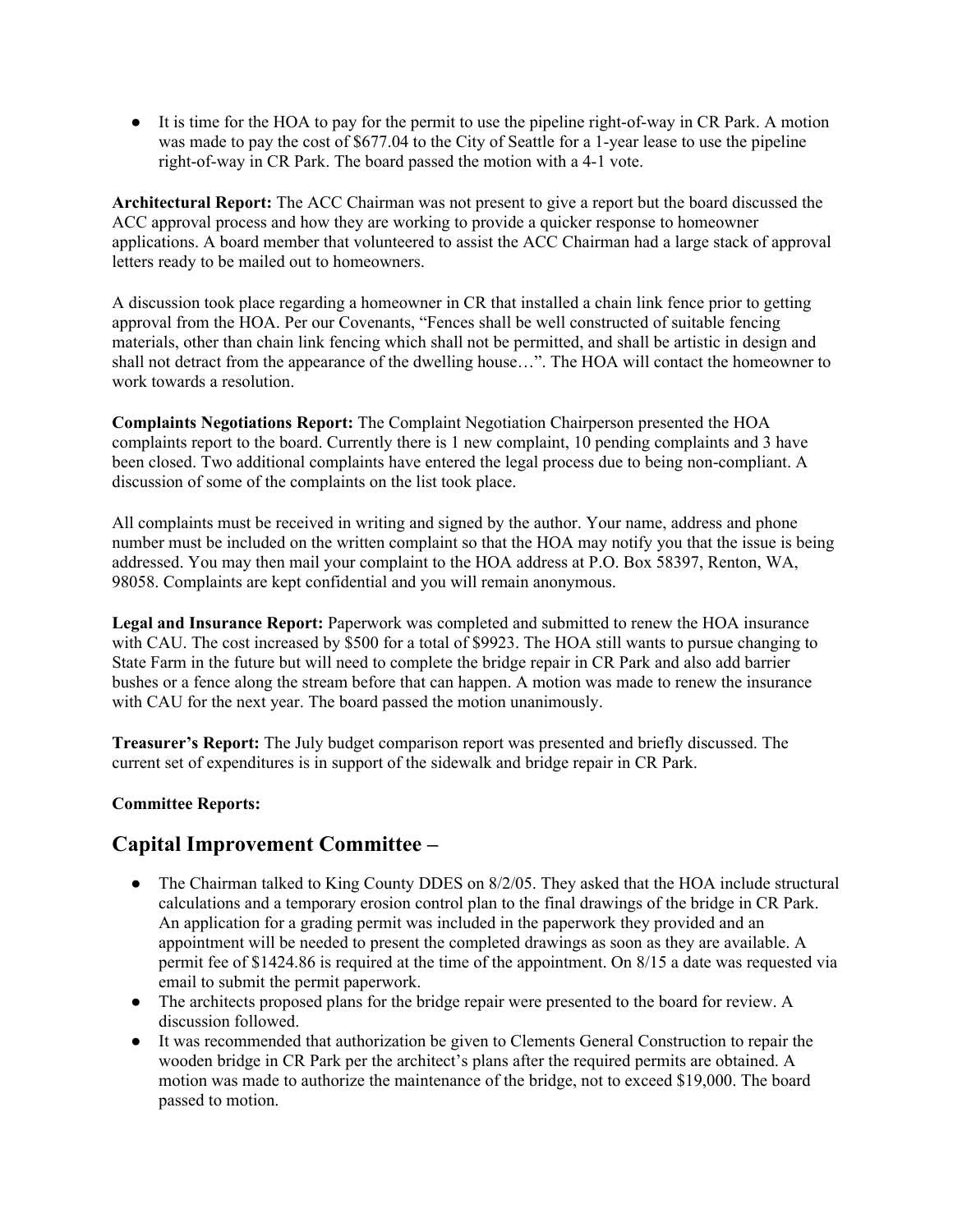● It was also recommended that authorization be given to the Plano Bros to repair/replace the remaining sections of the asphalt path in the CR Park. A motion was made to repair the asphalt path in CR Park from the western entrance towards the south, to the wooden bridge, not to exceed \$12,000. The board passed the motion.

# **Rules & Regulations Subcommittee -**

- One amendment was made to the new rule and regulation document entitled "Architectural" Control" that was sent out to homeowners in June. Information on installing a play structure was added to the document. A motion was made to approve the new Architectural Control rules and regulations document with the amendment. The board passed the motion unanimously.
- A discussion took place regarding park usage. The board is currently working on a new sign that will be placed in our parks that state some of the park rules.

**The Welcoming Committee** – 7 Welcome Packets were delivered to new homeowners in Candlewood Ridge on August  $10<sup>th</sup>$ . If you are new to the neighborhood and would like an HOA information packet, call the HOA phone number at (425) 227-4227 and leave a voice message for Carmen to return your call.

A volunteer is needed for the Welcoming Committee! If you are interested in greeting new homeowners and learning more about this fun committee, please contact the HOA by calling (425) 227-4227 and leave a voice message for Carmen to return your call or send an email to crcwhoa@hotmail.com.

**Block Watch Committee** – If you are interested in resurrecting this important committee please contact the HOA. Volunteers for block watch captains are needed. (425) 227-4227. You can also call the King County Sheriff's Office Fairwood Storefront at (206) 296-3846 to get information on setting up a Block Watch Program.

**Special Topics:** Web and Email address: Email - crcwhoa@hotmail.com Web - www.geocities.com/crcwhoa

A motion was made to adjourn the meeting at 9:36 p.m.

**Next Board Meetings:** September 20, 2005 October 18, 2005 November 15, 2005 Meetings are held at **7:00 p.m.** at the Fairwood United Methodist Church. All Homeowners are welcome to attend. (425) 227-4227

# **Candlewood Ridge / Carriage Wood Announcements & Reminders**

A volunteer is needed for the Welcoming Committee! If you are interested in greeting new homeowners and learning more about this fun committee, please contact the HOA by calling (425) 227-4227 and leave a voice message for Carmen to return your call or